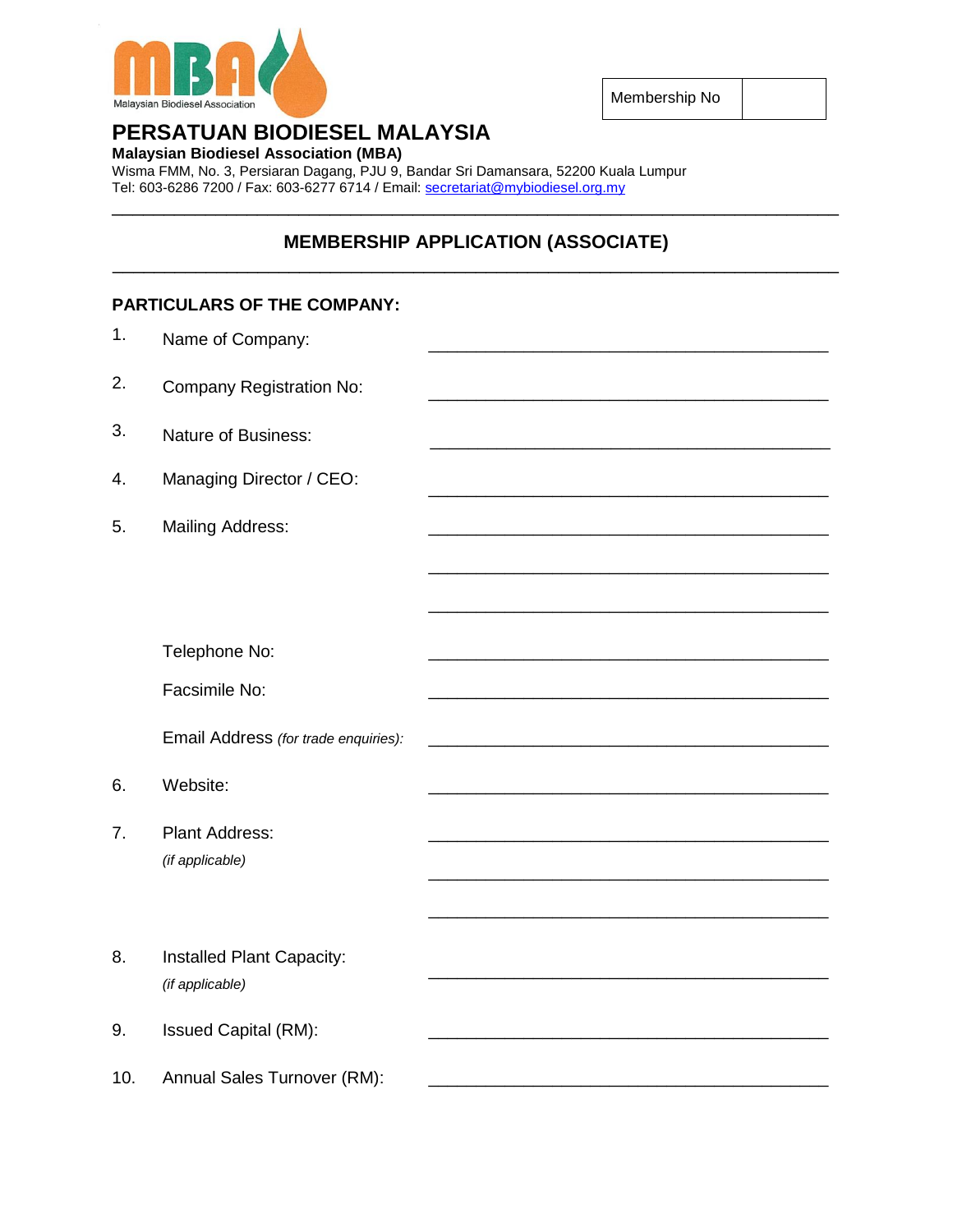| 11.                                                | No of Employees:                          |                                                                                         |  |  |  |
|----------------------------------------------------|-------------------------------------------|-----------------------------------------------------------------------------------------|--|--|--|
| 12.                                                | <b>Export Markets:</b><br>(if applicable) |                                                                                         |  |  |  |
| 13.                                                | Ownership<br>(please tick $\checkmark$ )  | $\Box$ 100% Malaysian<br>Joint Venture (Malaysian: ___%)<br>$\Box$ Foreign ( $\_\_\%$ ) |  |  |  |
| <b>COMPANY'S AUTHORISED REPRESENTATIVE IN MBA:</b> |                                           |                                                                                         |  |  |  |
| 1.                                                 | Name (Main Representative):               |                                                                                         |  |  |  |
|                                                    | Designation                               |                                                                                         |  |  |  |
|                                                    | Email:                                    |                                                                                         |  |  |  |
| 2.                                                 | Name (Alt Representative):                |                                                                                         |  |  |  |
|                                                    | Designation                               |                                                                                         |  |  |  |
|                                                    | Email:                                    |                                                                                         |  |  |  |
|                                                    |                                           |                                                                                         |  |  |  |

## **PROPOSER AND SECONDER FOR MEMBERSHIP APPLICATION:**

| <b>PROPOSER</b>                                                                                                                       | <b>SECONDER</b> |  |  |
|---------------------------------------------------------------------------------------------------------------------------------------|-----------------|--|--|
| Name:                                                                                                                                 | Name:           |  |  |
| Company:                                                                                                                              | Company:        |  |  |
| Signature:<br><u> 1980 - Jan Barbarat, manazarta da kasas da shekara 1980 - Ang Panganan ang Pangangang Pangangang Pangangang Pan</u> | Signature:      |  |  |

### **DECLARATION:**

We, \_\_\_\_\_\_\_\_\_\_\_\_\_\_\_\_\_\_\_\_\_\_\_\_\_\_\_\_\_\_\_\_\_\_\_\_\_\_\_ *(Name of Company)* certify that upon being accepted as a member of the Persatuan Biodiesel Malaysia / Malaysian Biodiesel Association, agree to be bound by the Constitution of the Association now in force, and also to be bound by any amendments to the Constitution or any other regulations adopted from time to time by the Association.

| Signature:     |  |
|----------------|--|
| Name:          |  |
| Company Stamp: |  |
| Date:          |  |